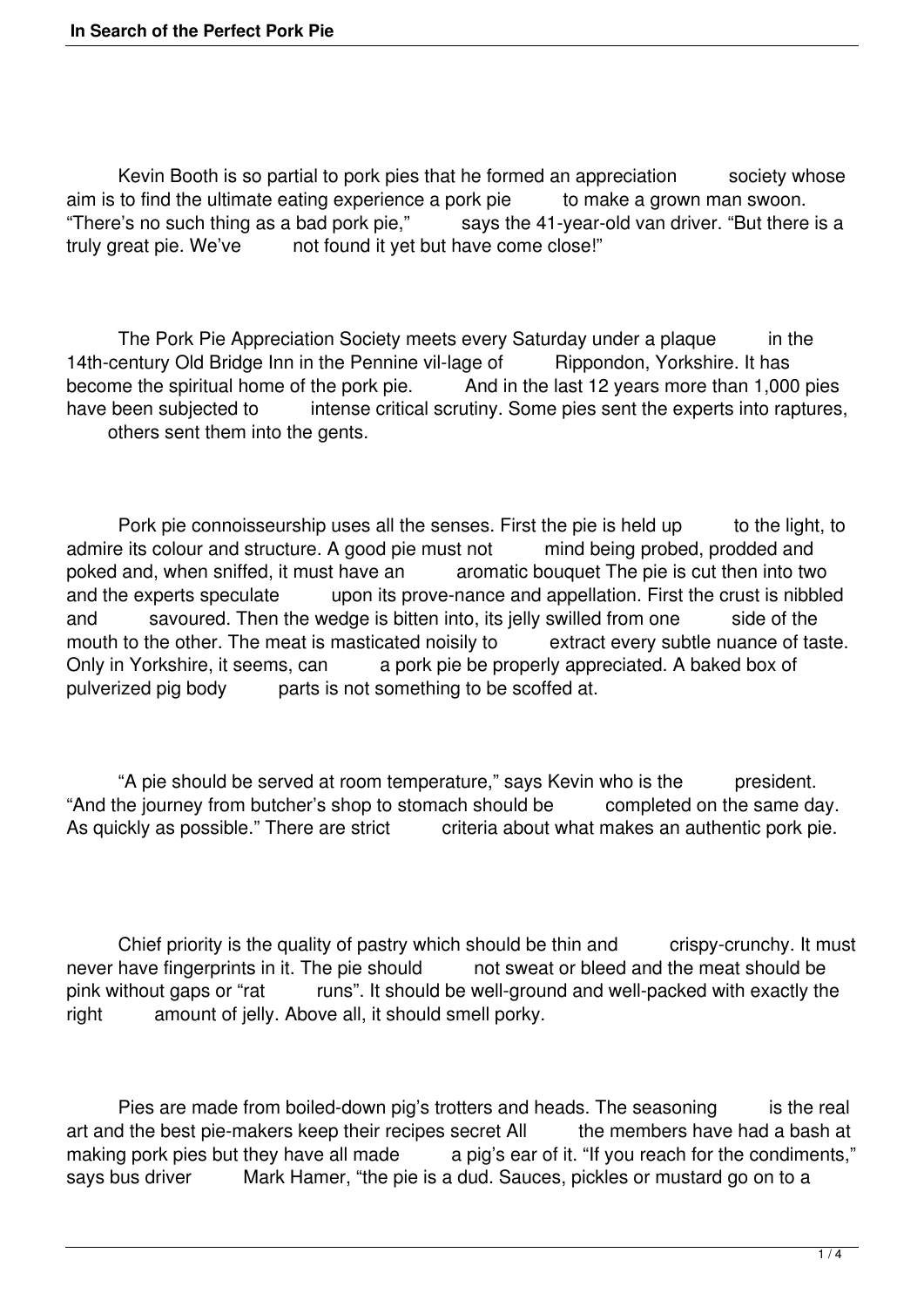sub-standard pie, Chinese oyster sauce on a dreadful pie. If you need Tabasco, it's a tragic pie."

 The society was formed in 1982 when its founding members met after working out at a local gym With no food available in the Old Bridge on a Saturday night, they brought their own.

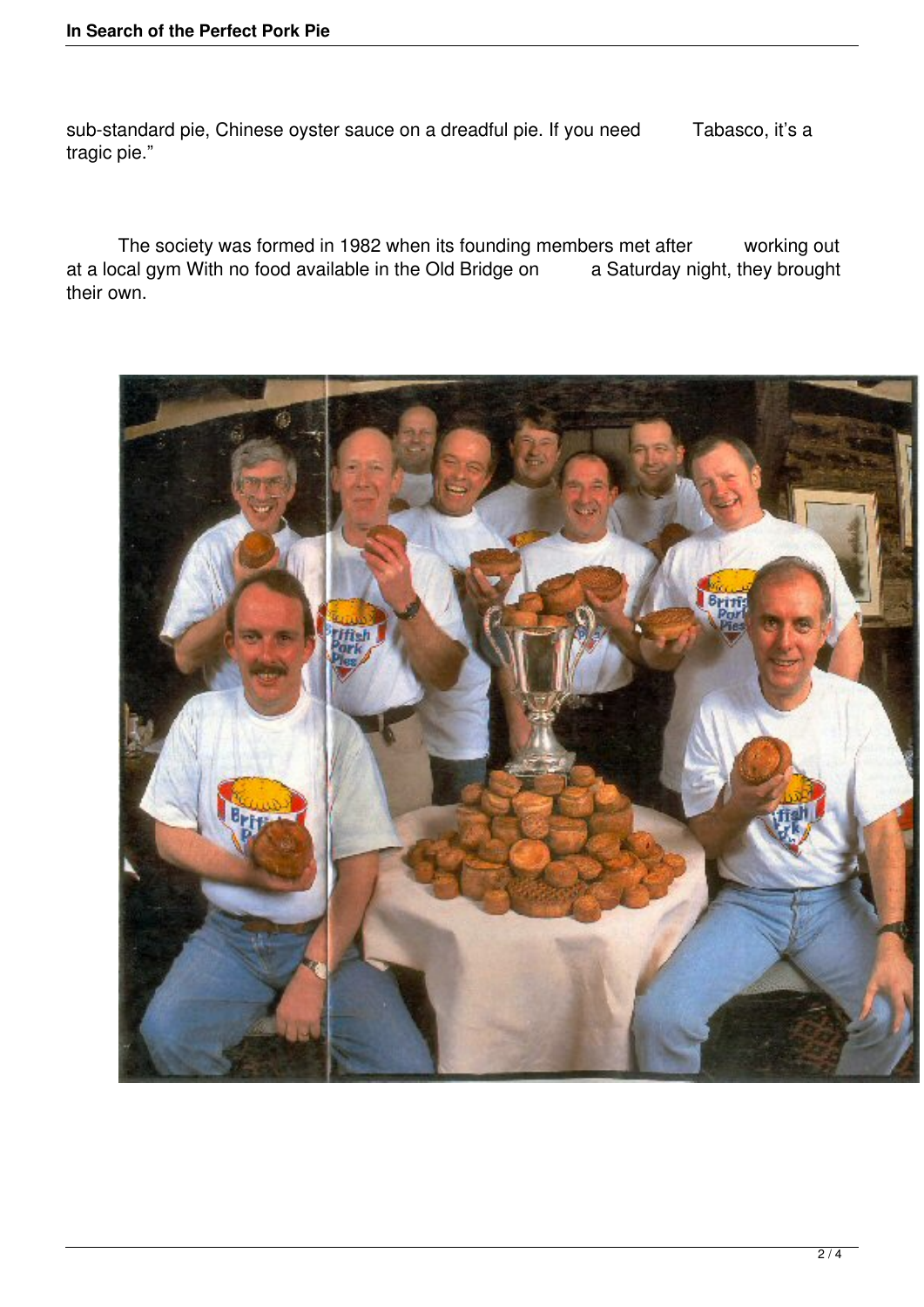Every week a different member now brings in 16 pies from a new source in the official pie-fetcher's box - an old tea tin. His pies are judged by the members and marks are awarded for appearance, cross-section and taste, and the final tally registered in the Society ledger.

The Society has an annual pie awards ceremony in which prizes are given to the cheapest (last year 29p) and most expensive pie (72p). The current holder of the wooden<br>spoon for the worst pies brought in last vear is driver Phil Batley whose pies came from year is driver Phil Batley whose pies came from Birmingham.

 On Saturday the Society holds its National Championships in which butchers from around the country are invited to submit their wares to see who makes the finest pork pie<br>in the land. The winner of the 1995 Gold Cup was Huddersfield butcher Andrew Jones. Gold Cup was Huddersfield butcher Andrew Jones, who has had his shop for eight years and makes 3,000 pies a week Oddly, he was the first Yorkshire man to win Cornish Pasty of the Year award.

His, along with Leeds butcher Heseltine's, who finished in the top 10 in last year's Championships, were slipped into a blind taste test of pork pies organized by the Sunday<br>Mirror Magazine. Gloom and doom descended on the judges as soon as they saw all the descended on the judges as soon as they saw all the samples.

 "I hope future generations appreciate the suffering endured in cause of the pork pie!" said head teacher Bob Letven, cutting into his first with a wince. His fellow scholars dug in. There followed a Mexican wave of pained expression. There were shudders of of pained expression. There were shudders of pain. Occasionally an eye rolled, often there was a grimace. The pies did not go down well and the air was thick with sound bites.

"This one stinks!" said Richard Neville, a personnel manager. "It doesn't score too<br>in the succulent-o-meter." "This pie renders me mute!" said pub manager Tim high on the succulent-o-meter." "This pie renders me mute!" said pub manager Tim<br>"Where's the golden oldie Stanley Holloway fit for the gods pie?" asked Stuart, Kevin's "Where's the golden oldie Stanley Holloway brother. "Chuck it to the ducks," said a voice. "This one has a swimming pool on top," said slobbering grease down his chin "The hallmark of a pork pie from hell!"

Pints swigged, mouths wiped and deliberations complete, the marks were tabulated